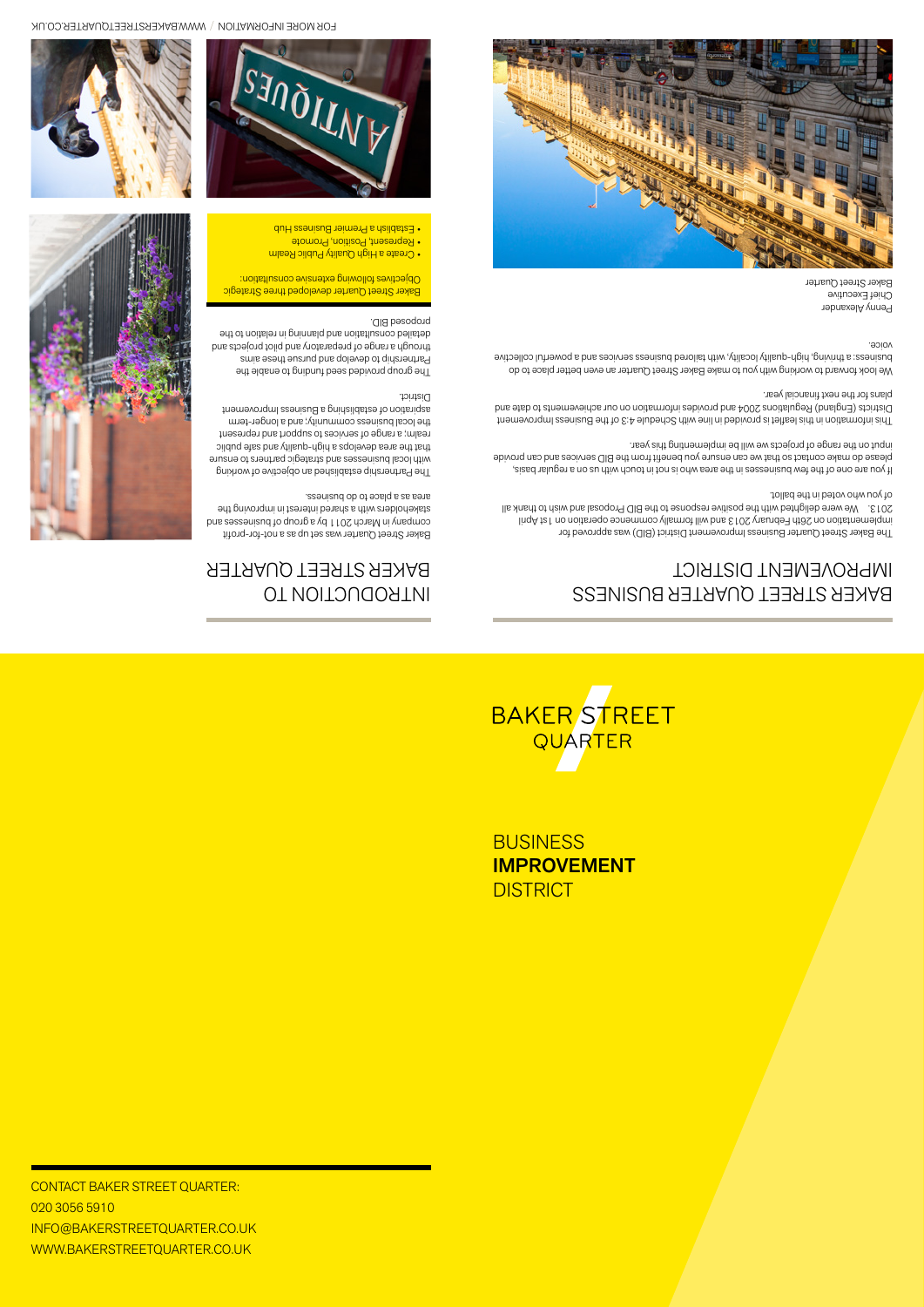## Baker Street Quarter Business Improvement District

The Baker Street Quarter Business Improvement District (BID) was approved for implementation on 26th February 2013 and will formally commence operation on 1st April 2013. We were delighted with the positive response to the BID Proposal and wish to thank all of you who voted in the ballot.

If you are one of the few businesses in the area who is not in touch with us on a regular basis, please do make contact so that we can ensure you benefit from the BID services and can provide input on the range of projects we will be implementing this year.

This information in this leaflet is provided in line with Schedule 4:3 of the Business Improvement Districts (England) Regulations 2004 and provides information on our achievements to date and plans for the next financial year.

We look forward to working with you to make Baker Street Quarter an even better place to do business: a thriving, high-quality locality, with tailored business services and a powerful collective voice.

Penny Alexander Chief Executive Baker Street Quarter



## Introduction to Baker Street Quarter

Baker Street Quarter was set up as a not-for-profit company in March 2011 by a group of businesses and stakeholders with a shared interest in improving the area as a place to do business.

The Partnership established an objective of working with local businesses and strategic partners to ensure that the area develops a high-quality and safe public realm; a range of services to support and represent the local business community; and a longer-term aspiration of establishing a Business Improvement District.

The group provided seed funding to enable the Partnership to develop and pursue these aims through a range of preparatory and pilot projects and detailed consultation and planning in relation to the proposed BID.

Baker Street Quarter developed three Strategic Objectives following extensive consultation:

- Create a High Quality Public Realm
- Represent, Position, Promote
- Establish a Premier Business Hub







FOR MORE INFORMATION / www.bakerstreetquarter.co.uk